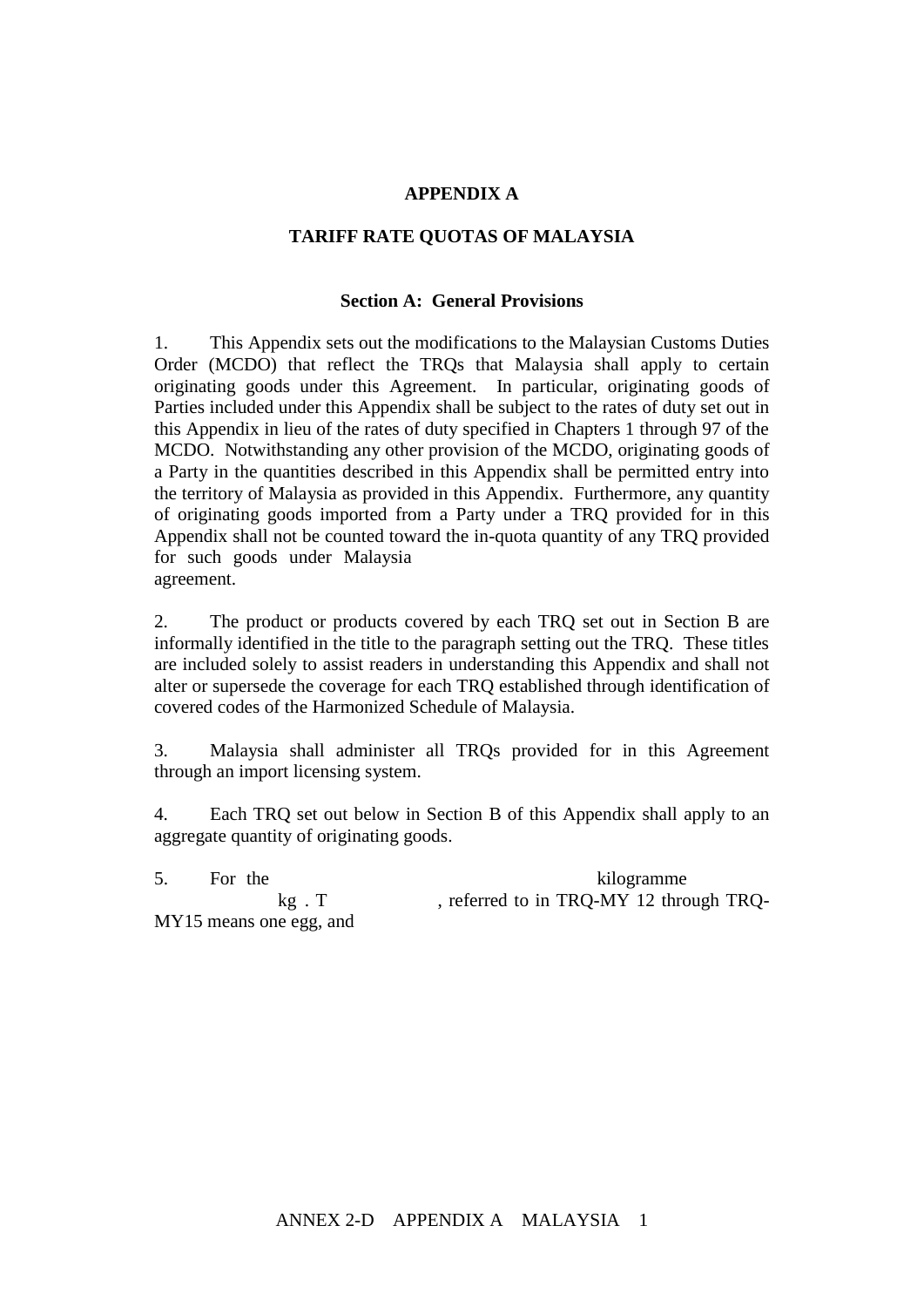## **Section B: TRQs**

### 6. **TRQ-MY1: Live Poultry, Fowls of the Species Gallus Domesticus, Weighing Not More Than 185g: Other**

- (a) The TRQ described in this paragraph is designated in the Schedule of Malaysia to Annex 2-D (Tariff Commitments) with the designation -MY1
- (b) The aggregate quantity of originating goods described in subparagraph (d) that shall be permitted to enter free of duty in a particular year is specified below:

| Year | Quantity (head) |
|------|-----------------|
|      | 2,000,000       |

Starting in year 2, the quantity shall increase by one per cent per year, compounded annually.

- (c) Customs duties on originating goods described in subparagraph (d) entered in aggregate quantities in excess of the quantities listed in subparagraph (b) shall be reduced in 16 equal annual stages<sup>1</sup>, from the Base Rate of 20 per cent to 10 per cent, and these duties shall remain at 10 per cent effective January 1 of year 16.
- (d) Subparagraphs (a) through (c) apply to the following MCDO provision: 010511900.

# 7. **TRQ-MY2: Live Poultry, Fowls of the Species Gallus Domesticus, Weighing Not More Fowls of Species Gallus Domesticus Weighing Not More Than 2,000g**

- $(a)$  The TRQ described in this paragraph is designated in Schedule to Annex 2-D (Tariff Commitments) as  $-MY$
- (b) The aggregate quantity of originating goods described in subparagraph (d) that shall be permitted to enter free of duty in a particular year is specified below:

 $\frac{1}{1}$ 

provided in paragraphs 3(b)(i), 4(a)(ii) and 4(b)(ii) in Section A of Annex 2-D.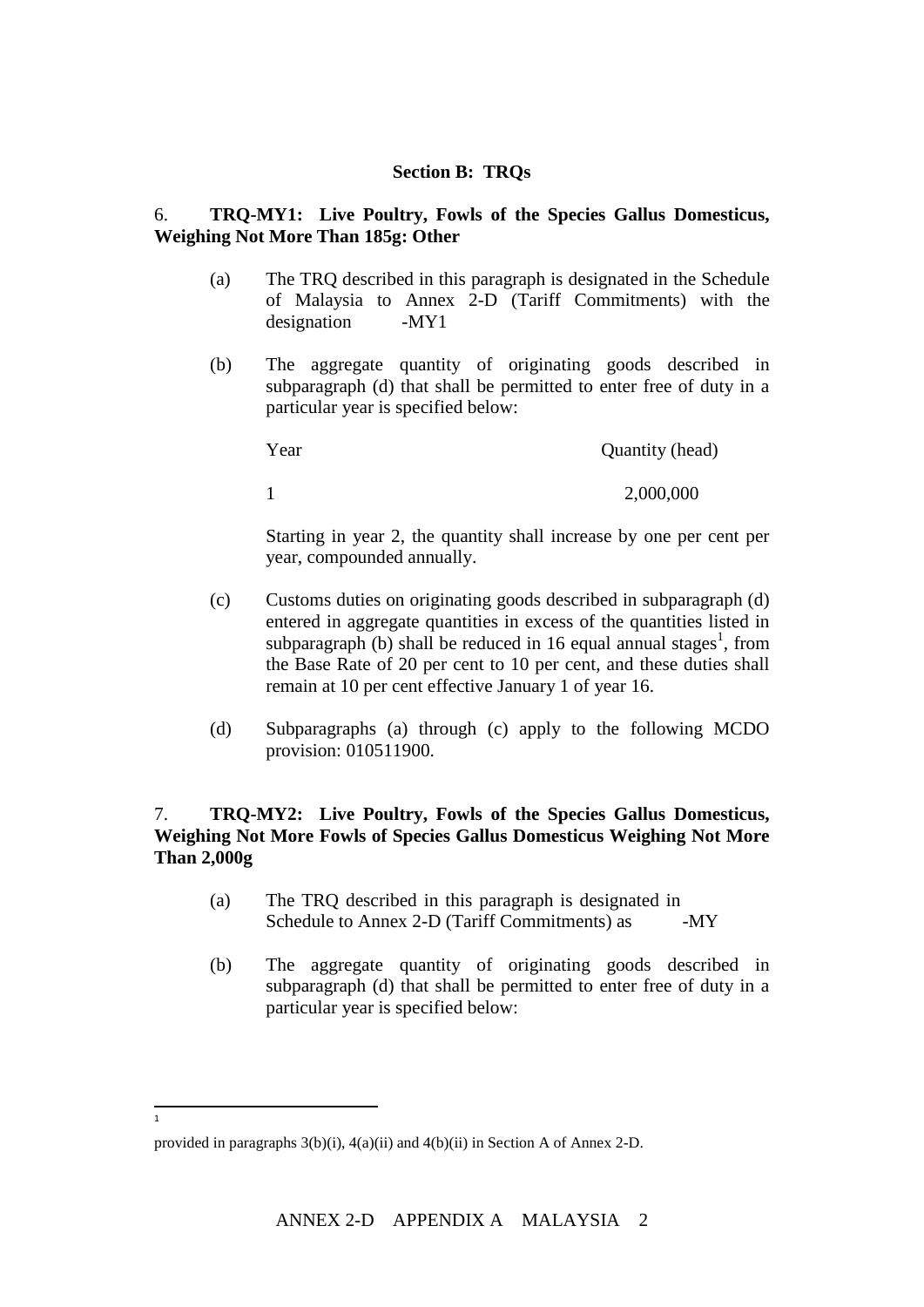| Year         | Quantity (head) |
|--------------|-----------------|
| $\mathbf{1}$ | 30,000          |

Starting in year 2, the quantity shall increase by one per cent per year, compounded annually.

- (c) Customs duties on originating goods described in subparagraph (d) entered in aggregate quantities in excess of the quantities listed in subparagraph (b) shall be reduced in six equal annual stages, from the Base Rate of 20 per cent to 10 per cent, and these duties shall remain at 10 per cent effective January 1 of year 6.
- (d) Subparagraphs (a) through (c) apply to the following MCDO provision: 010594190.

## 8. **TRQ-MY3: Meat of Swine, Fresh Or Chilled Carcasses and Half-Carcasses**

- $(a)$  The TRQ described in this paragraph is designated in Schedule to Annex 2-D (Tariff Commitments) as  $-MY$
- (b) The aggregate quantity of originating goods described in subparagraph (d) that shall be permitted to enter free of duty in a particular year is specified below:

Year Quantity (kg) 1 2,000

Starting in year 2, the quantity shall increase by one per cent per year, compounded annually.

- (c) Customs duties on originating goods described in subparagraph (d) entered in aggregate quantities in excess of the quantities listed in subparagraph (b) shall be removed in accordance with staging category B16 in the General Notes to the Schedule of Malaysia to Annex 2-D (Tariff Commitments).
- (d) Subparagraphs (a) through (c) apply to the following MCDO provision: 020311000.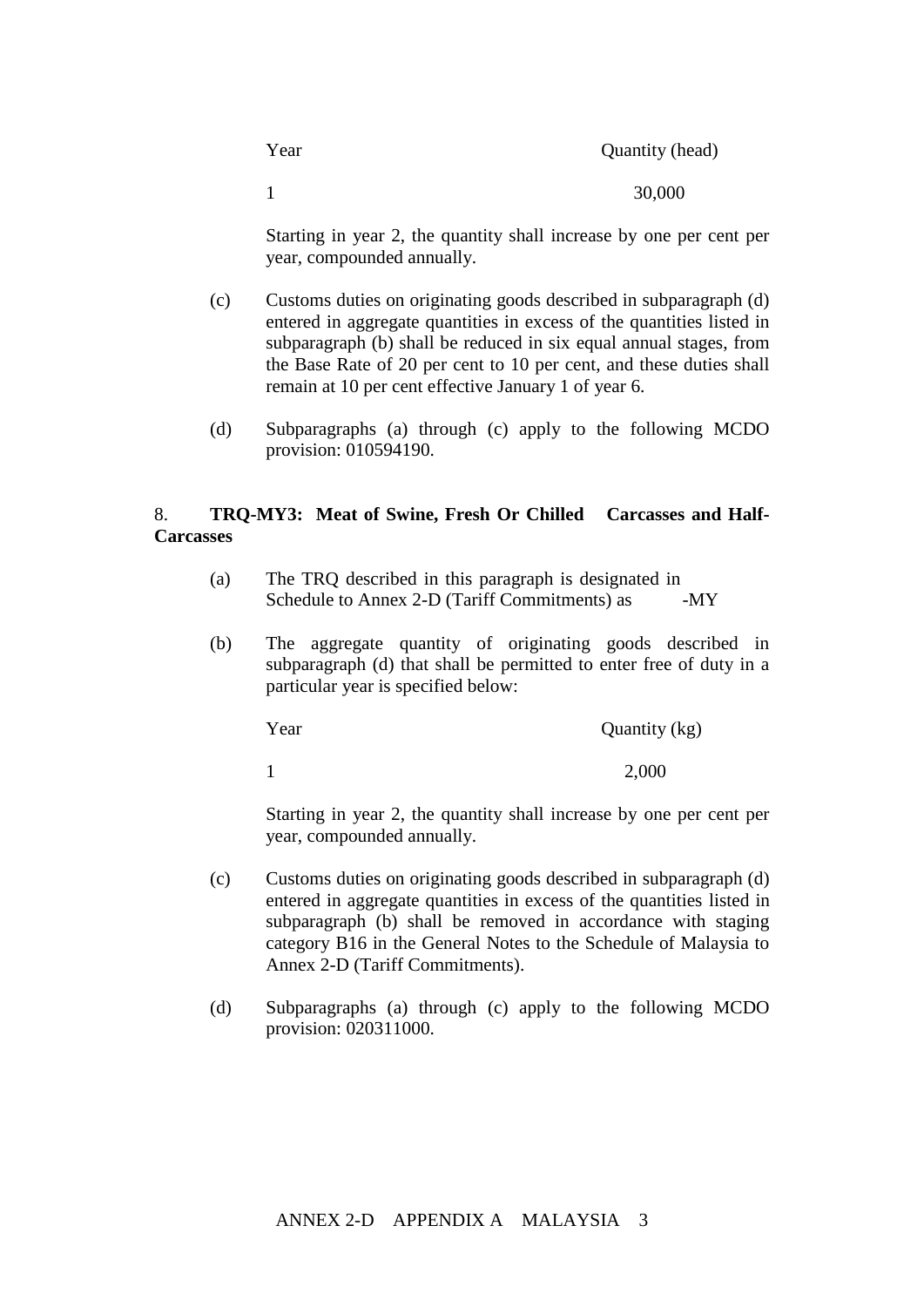### 9. **TRQ-MY4: Meat of Swine, Frozen Carcasses and Half-Carcasses**

- (a) The TRQ described in this paragraph is designated in Malaysia's s Schedule to Annex 2-D (Tariff Commitments) as  $-MY$
- (b) The aggregate quantity of originating goods described in subparagraph (d) that shall be permitted to enter free of duty in a particular year is specified below:

| Year | Quantity (kg) |
|------|---------------|
|      | 200,000       |

Starting in year 2, the quantity shall increase by one per cent per year, compounded annually.

- (c) Customs duties on originating goods described in subparagraph (d) entered in aggregate quantities in excess of the quantities listed in subparagraph (b) shall be removed in accordance with staging category B16 in the General Notes to the Schedule of Malaysia to Annex 2-D (Tariff Commitments).
- (d) Subparagraphs (a) through (c) apply to the following MCDO provision: 020321000.

## 10. **TRQ-MY5: Meat of Fowls of the Species Gallus Domesticus Not Cut in Pieces, Fresh or Chilled**

- $(a)$  The TRQ described in this paragraph is designated in Schedule to Annex 2-D (Tariff Commitments) as  $-MY$
- (b) The aggregate quantity of originating goods described in subparagraph (d) that shall be permitted to enter free of duty in a particular year is specified below:

| Year | Quantity (kg) |
|------|---------------|
|      | 2,000         |

Starting in year 2, the quantity shall increase by one per cent per year, compounded annually.

(c) Customs duties on originating goods described in subparagraph (d) entered in aggregate quantities in excess of the quantities listed in subparagraph (b) shall be reduced in 16 equal annual stages, from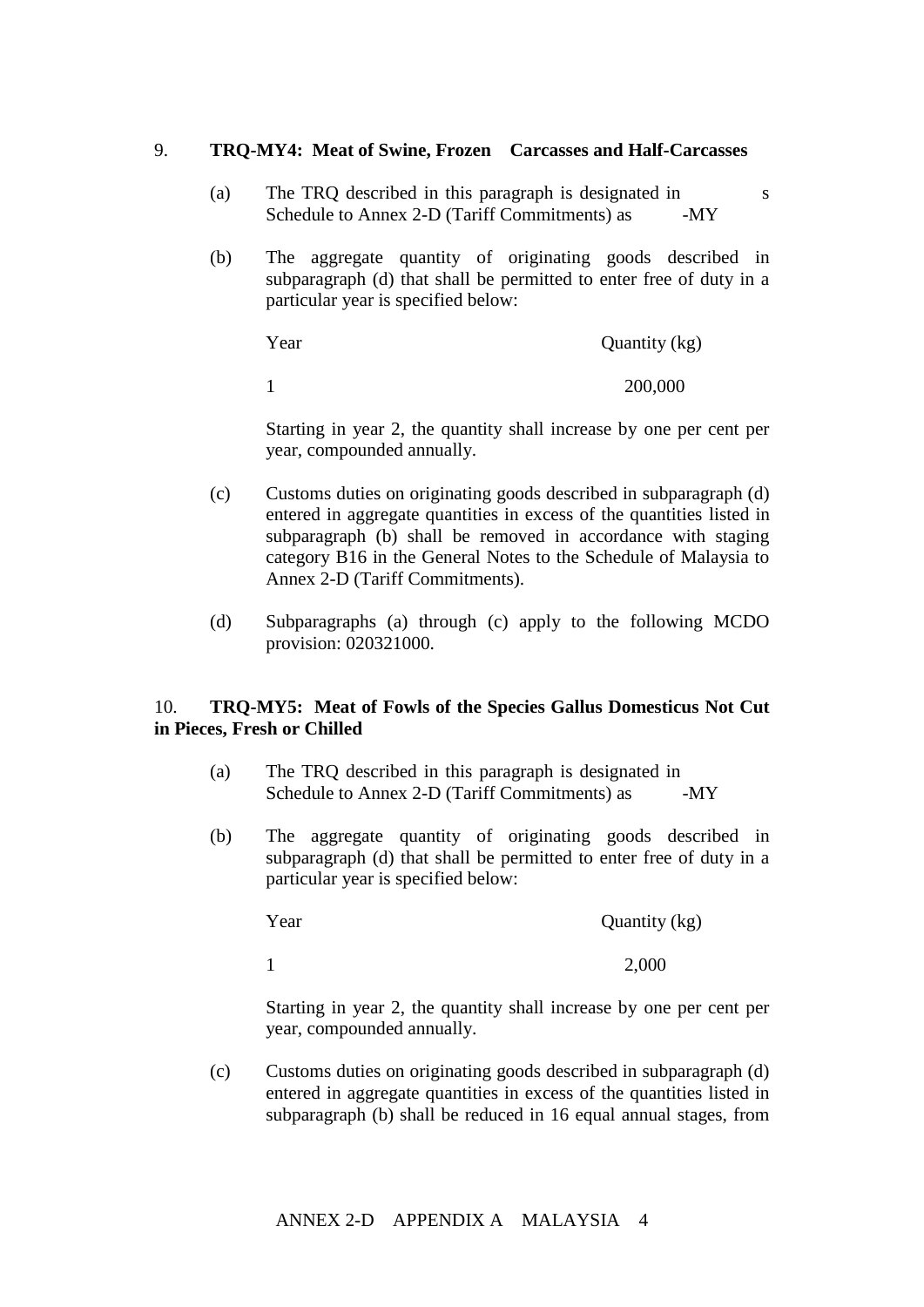the Base Rate of 40 per cent to 20 per cent, and these duties shall remain at 20 per cent effective January 1 of year 16.

(d) Subparagraphs (a) through (c) apply to the following MCDO provision: 020711000.

## 11. **TRQ-MY6: Meat of Fowls of the Species Gallus Domesticus Not Cut in Pieces, Frozen**

- $(a)$  The TRQ described in this paragraph is designated in Schedule to Annex 2-D (Tariff Commitments) as  $-MY$
- (b) The aggregate quantity of originating goods described in subparagraph (d) that shall be permitted to enter free of duty in a particular year is specified below:

Year Quantity (kg) 1 400,000

Starting in year 2, the quantity shall increase by one per cent per year, compounded annually.

- (c) Customs duties on originating goods described in subparagraph (d) entered in aggregate quantities in excess of the quantities listed in subparagraph (b) shall be reduced in 16 equal annual stages, from the Base Rate of 40 per cent to 20 per cent, and these duties shall remain at 20 per cent effective January 1 of year 16.
- (d) Subparagraphs (a) through (c) apply to the following MCDO provision: 020712000.

## 12. **TRQ-MY7: Edible Cuts and Offal of the Species Gallus Domesticus, Fresh or Chilled**

- $(a)$  The TRQ described in this paragraph is designated in Schedule to Annex 2-D (Tariff Commitments) as  $-MY$
- (b) The aggregate quantity of originating goods described in subparagraph (d) that shall be permitted to enter free of duty in a particular year is specified below: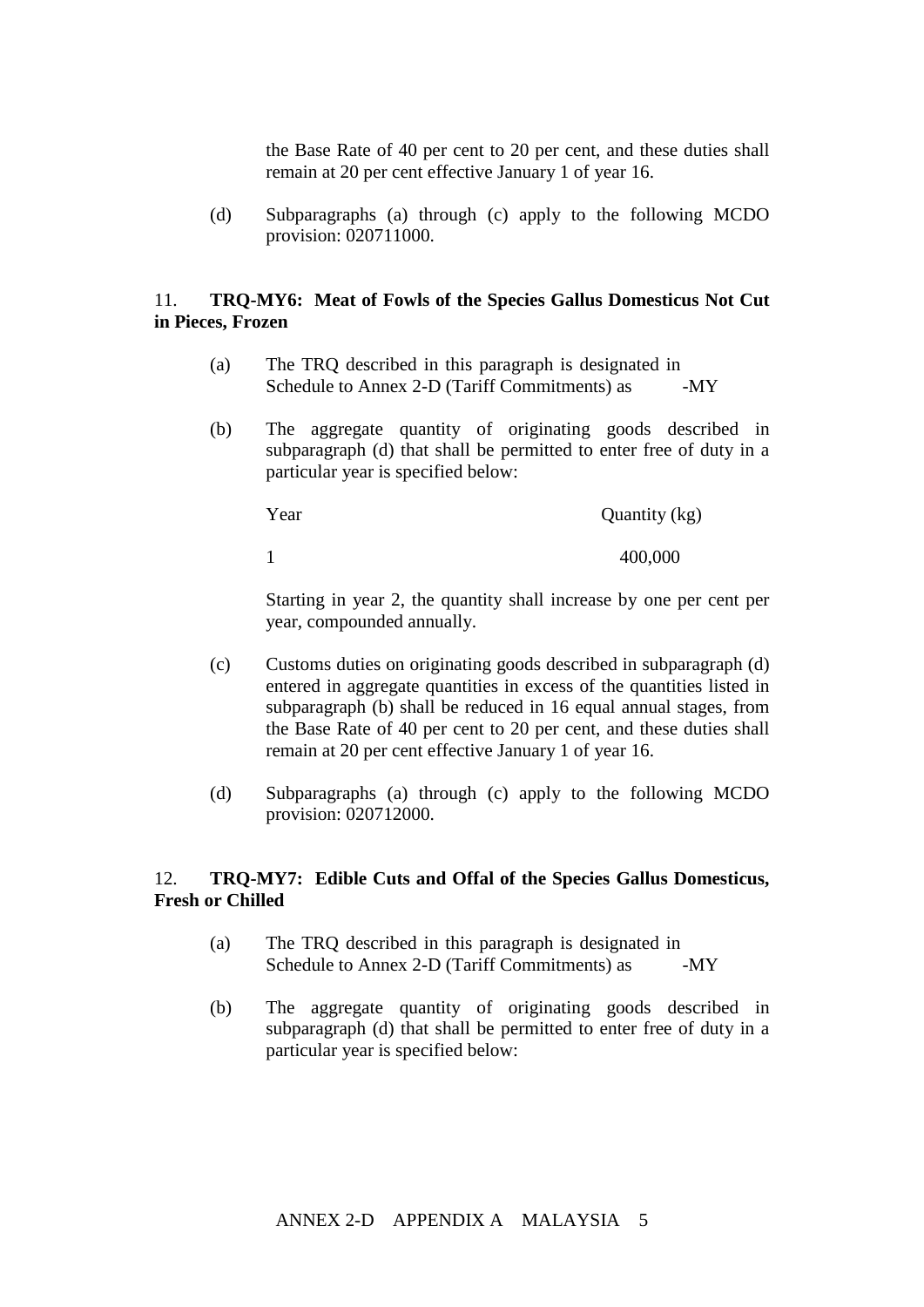| Year         | Quantity (kg) |
|--------------|---------------|
| $\mathbf{1}$ | 50,000        |

Starting in year 2, the quantity shall increase by one per cent per year, compounded annually.

- (c) Customs duties on originating goods described in subparagraph (d) entered in aggregate quantities in excess of the quantities listed in subparagraph (b) shall be reduced in six equal annual stages, from the Base Rate of 40 per cent to 20 per cent, and these duties shall remain at 20 per cent effective January 1 of year 6.
- (d) Subparagraphs (a) through (c) apply to the following MCDO provision: 020713000.

# 13. **TRQ-MY8: Edible Cuts and Offal of the Species Gallus Domesticus, Frozen**

- $(a)$  The TRQ described in this paragraph is designated in Schedule to Annex 2-D (Tariff Commitments) as  $-MY$
- (b) The aggregate quantity of originating goods described in subparagraph (d) that shall be permitted to enter free of duty in a particular year is specified below:

Year Quantity (kg) 1 20,000,000

Starting in year 2, the quantity shall increase by one per cent per year, compounded annually.

- (c) Customs duties on originating goods described in subparagraph (d) entered in aggregate quantities in excess of the quantities listed in subparagraph (b) shall be reduced in 11 equal annual stages, from the Base Rate of 40 per cent to 20 per cent, and these duties shall remain at 20 per cent effective January 1 of year 11.
- (d) Subparagraphs (a) through (c) apply to the following MCDO provision: 020714000.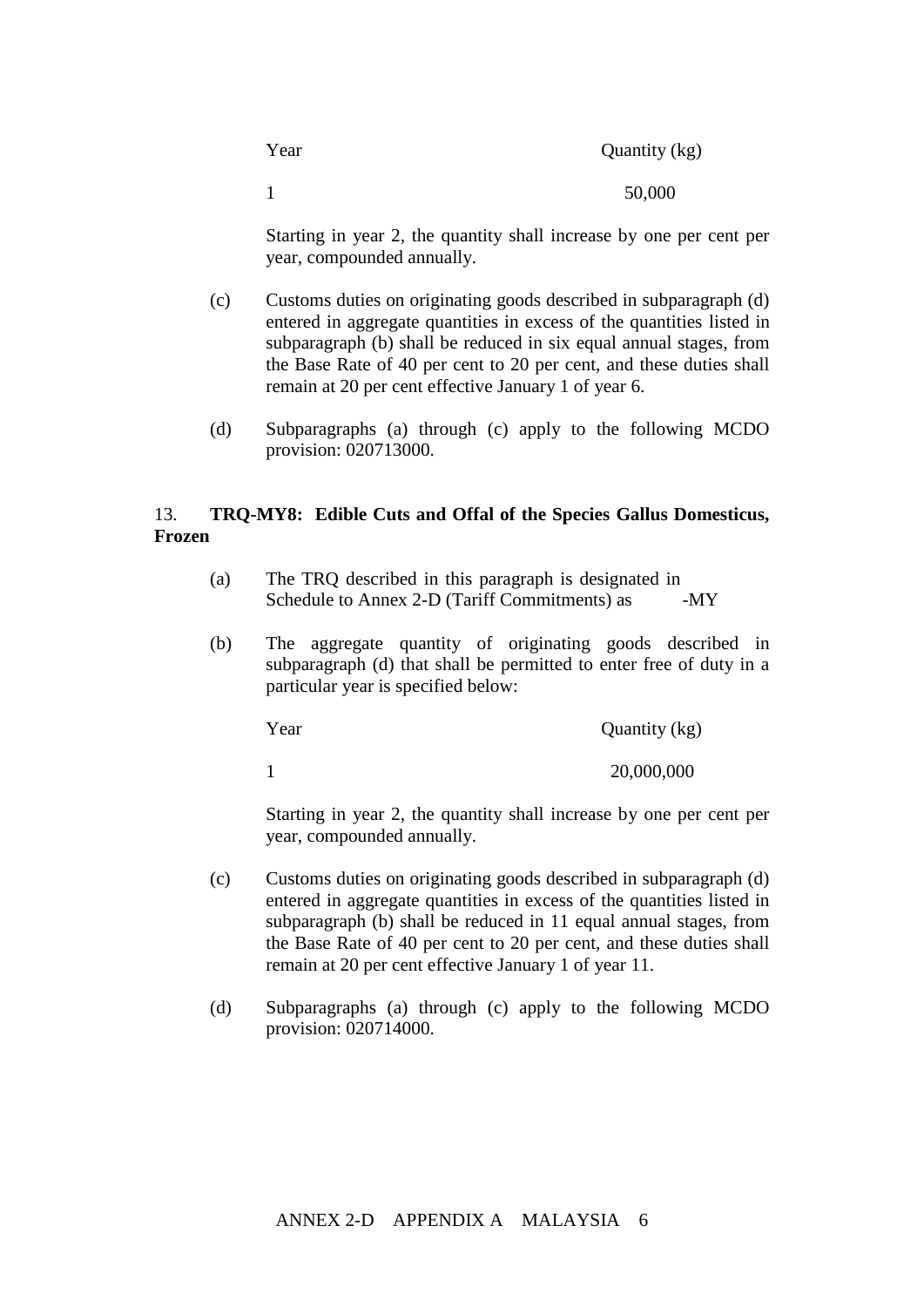# 14. **TRQ-MY9: Milk, of a Fat Content, By Weight, Not Exceeding 1 Per Cent: In Liquid Form**

- $(a)$  The TRQ described in this paragraph is designated in Schedule to Annex 2-D (Tariff Commitments) as  $-MY9$
- (b) The aggregate quantity of originating goods described in subparagraph (d) that shall be permitted to enter free of duty in a particular year is specified below:

Year Quantity (litres)

1 300,000

Starting in year 2, the quantity shall increase by one per cent per year, compounded annually.

- (c) Customs duties on originating goods described in subparagraph (d) entered in aggregate quantities in excess of the quantities listed in subparagraph (b) shall be removed in accordance with staging category B16 in the General Notes to the Schedule of Malaysia to Annex 2-D (Tariff Commitments).
- (d) Subparagraphs (a) through (c) apply to the following MCDO provision: 040110100.

## 15. **TRQ-MY10: Milk, of a Fat Content, By Weight, Exceeding 1 Per Cent but Not Exceeding 6 Per Cent: In Liquid Form**

- $(a)$  The TRQ described in this paragraph is designated in Schedule to Annex 2-D (Tariff Commitments) as  $-MY$
- (b) The aggregate quantity of originating goods described in subparagraph (d) that shall be permitted to enter free of duty in a particular year is specified below:

Year Quantity (litres) 1 2,000,000

Starting in year 2, the quantity shall increase by one per cent per year, compounded annually.

(c) Customs duties on originating goods described in subparagraph (d) entered in aggregate quantities in excess of the quantities listed in subparagraph (b) shall be removed in accordance with staging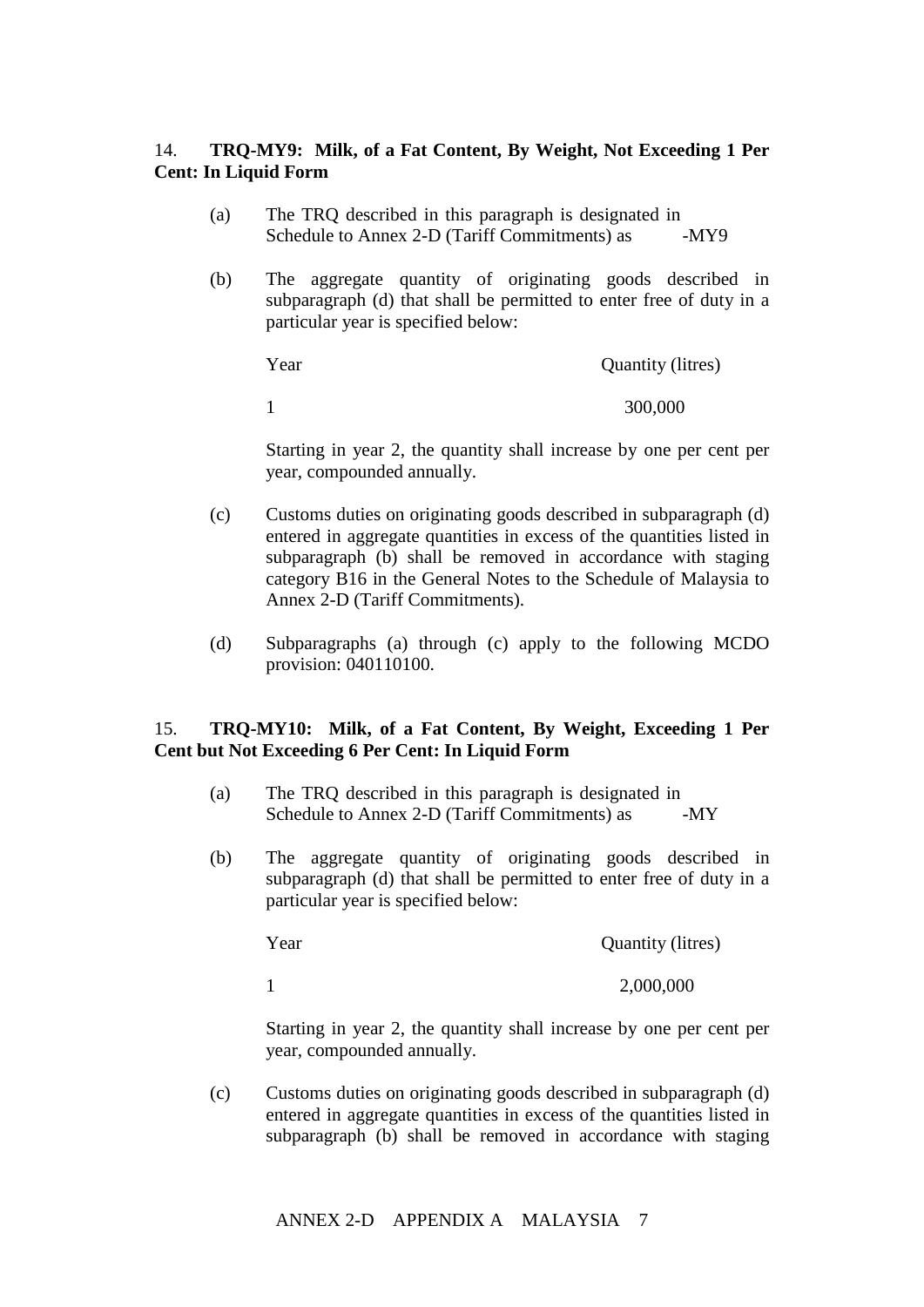category B16 in the General Notes to the Schedule of Malaysia to Annex 2-D (Tariff Commitments).

(d) Subparagraphs (a) through (c) apply to the following MCDO provision: 040120100.

# 16. **TRQ-MY11: Milk, of a Fat Content, By Weight, Exceeding 6 Per Cent: In Liquid Form**

(a) The TRQ described in this paragraph is designated in Schedule to Annex 2-D (Tariff Commitments) as TRQ-MY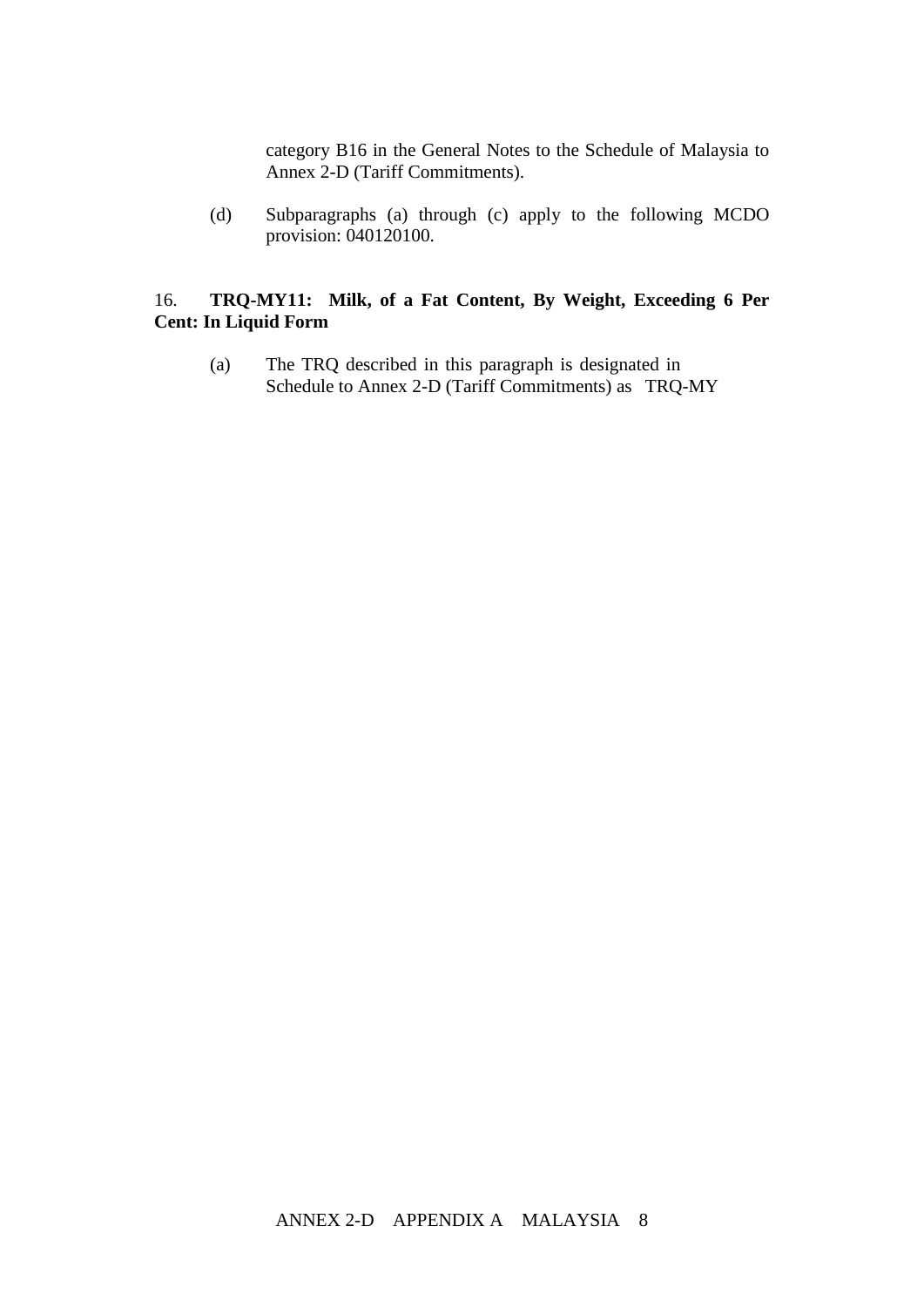Starting in year 2, the quantity shall increase by one per cent per year, compounded annually.

- (c) Customs duties on originating goods described in subparagraph (d) entered in aggregate quantities in excess of the quantities listed in subparagraph (b) shall be reduced in 11 equal annual stages, from the Base Rate of 50 per cent to 25 per cent, and these duties shall remain at 25 per cent effective January 1 of year 11.
- (d) Subparagraphs (a) through (c) apply to the following MCDO provision: 040711000.

#### 18. **TRQ-MY13: Fertilised Eggs For Incubation: Of Ducks**

- $(a)$  The TRQ described in this paragraph is designated in Schedule to Annex 2-D (Tariff Commitments) as  $-MY$
- (b) The aggregate quantity of originating goods described in subparagraph (d) that shall be permitted to enter free of duty in a particular year is specified below:

Year Quantity (u) 1 70,000

Starting in year 2, the quantity shall increase by one per cent per year, compounded annually.

- (c) Customs duties on originating goods described in subparagraph (d) entered in aggregate quantities in excess of the quantities listed in subparagraph (b) shall be reduced in 11 equal annual stages, from the Base Rate of 50 per cent to 25 per cent, and these duties shall remain at 25 per cent effective January 1 of year 11.
- (d) Subparagraphs (a) through (c) apply to the following MCDO provision: 040719100.

#### 19. **TRQ-MY14: Other Eggs: Of Fowls of the Species Gallus Domesticus**

 $\left( \text{a} \right)$ 

Schedule to Annex 2-D (Tariff Commitments).